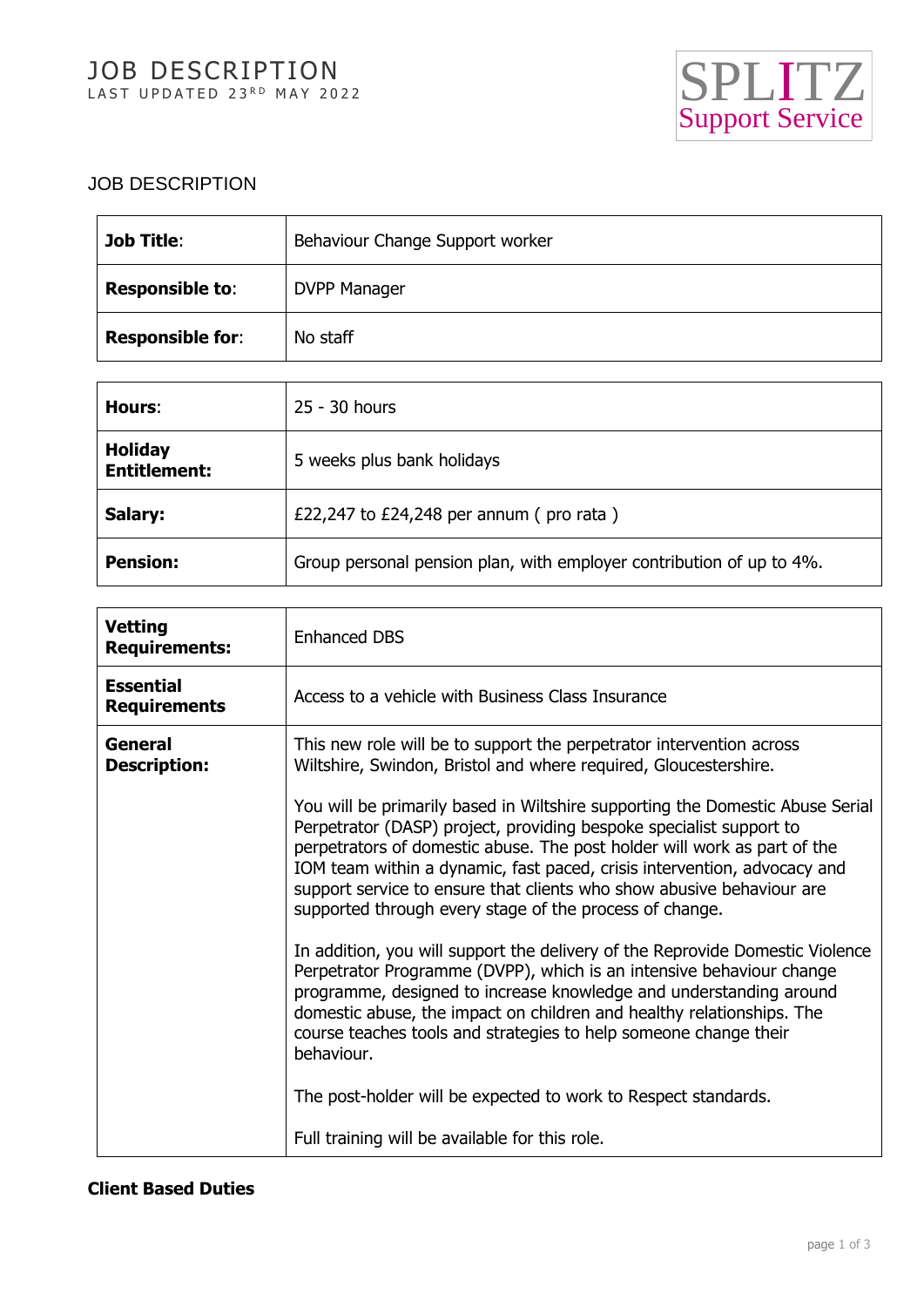- Identify and assess the risks and needs of individuals who are abusive in a relationship or other domestic setting, using an evidence-based risk identification checklist.
- Develop personalised risk assessments and safety plans for each service user.
- Advocate for individuals who wish to address their abusive behaviour and show motivation for change with agencies who can help to address the domestic abuse by**:**
	- Understanding the role of all relevant statutory and non-statutory services available to those who are abusive and how your role fits into them.
	- Providing advocacy, emotional and practical support and information to individuals, including in relation to drug and alcohol, housing, health and finance.
	- Working directly with all key agency partners to address the impact of the abusive behaviour on the safety of high risk victims and ensuring that their safety plans are coordinated
- Support the client to recognise the abusive behaviour and the effect that it has on their families and assist them in recognising the features and dynamics of domestic abuse present in their situation, and help them change unhealthy patterns of behaviour.
- Understand multi-agency partnership structures and work within a multi-agency setting which may include participation at the MAPPA/MARAC. You will contribute interventions and help design a plan to protect victims and any children, while maintaining an independent role on behalf of your client, keeping the victim and any children's safety as central to any response.
- Ensure support provided is accessible to clients in terms of location and times
- Be proactive with your line manager in carrying out regular case reviews based on a review of risk and abuse which:
	- Feeds back into action planning to further progress, signpost or close cases and;
	- Provides feedback to your clients/agencies.
- Help maintain accurate and confidential case management records and databases and contribute to monitoring information for the service.
- Respect and value the diversity of the community in which the services works in, and recognise the needs and concerns of a diverse range of survivors ensuring the service is accessible to all.
- Remain up-to-date and compliant with all organisational procedures policies and professional codes of conduct and uphold standards of best practice.
- Utilize evaluation and monitoring systems to ensure high standards of service are consistently achieved e.g. Orchards Database
- Deliver high-quality group work, working in co-operation with your co-facilitator and following a clear manual.
- Have an appropriate attention to data, providing feedback to Reprovide, your line manager, Splitz and commissioners.
- Work at all times to Respect standards.
- Work closely with other Splitz staff to ensure appropriate support and attention is given to the victim's needs and those of any children involved.
- Respond proactively to safeguarding concerns, working in partnership with Children's and Adult's Social Care.

## **Working with other agencies**

- Work alongside other project partners to ensure that all elements of the project are incorporated into working practices.
- Work in a multi-agency framework to support perpetrators to change their behaviour and help victims and families access relevant support.
- Participate and prepare reports